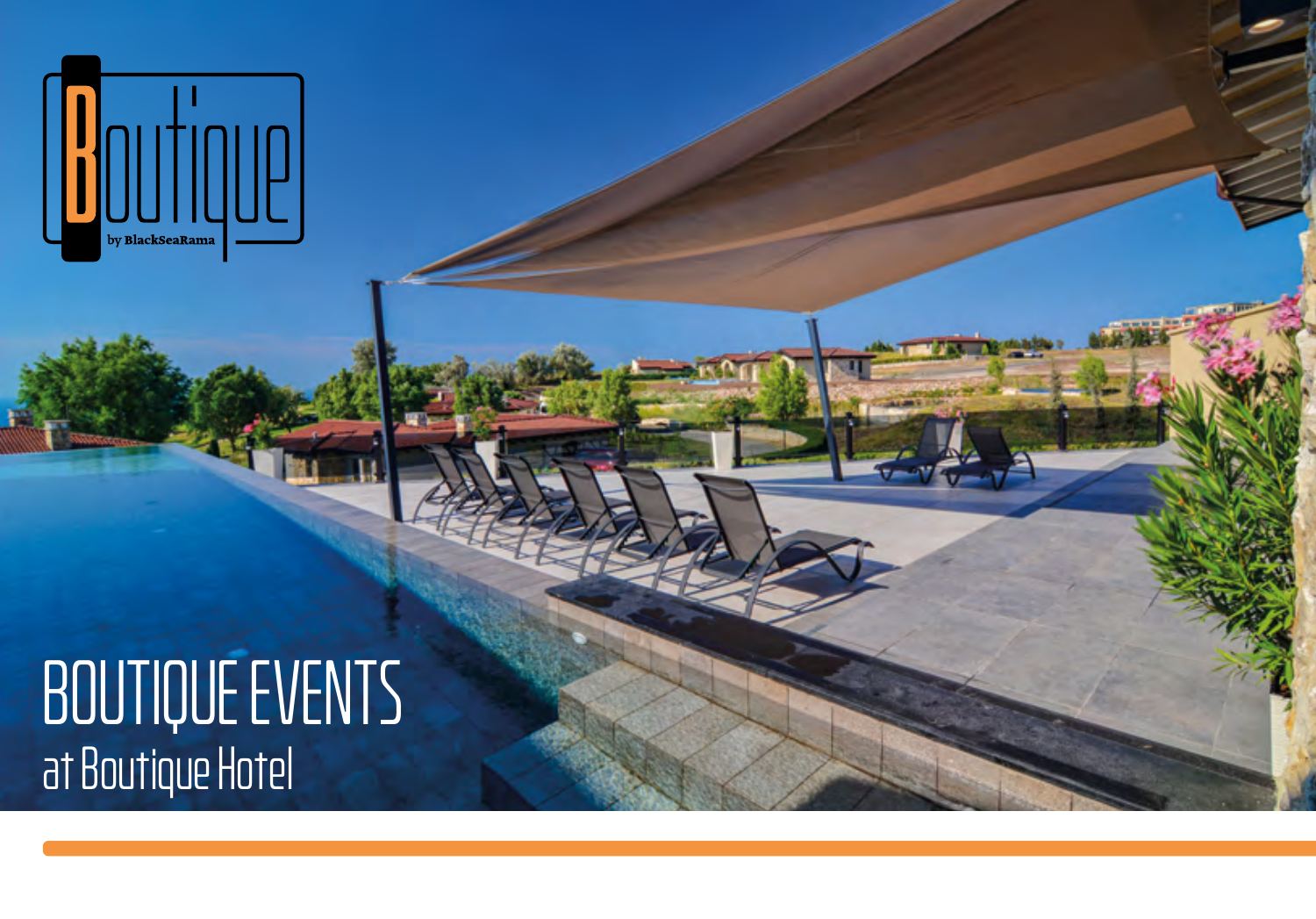# **BOUTIQUE HOTEL IS THE RIGHT CHOICE FOR A BOUTIQUE EVENT!**

Located within BlackSearama Golf Resort, only a few hours drive from Bucharest and Constanta and SS min drive from Varna, it provides the tranquility, privacy and relaxation which you need for your top-management meeting, corporate seminar or teambuilding.

With a stylish design, magnificent sea views and safe environment, Boutique Hotel is the perfect venue to please your employees, clients or partners!





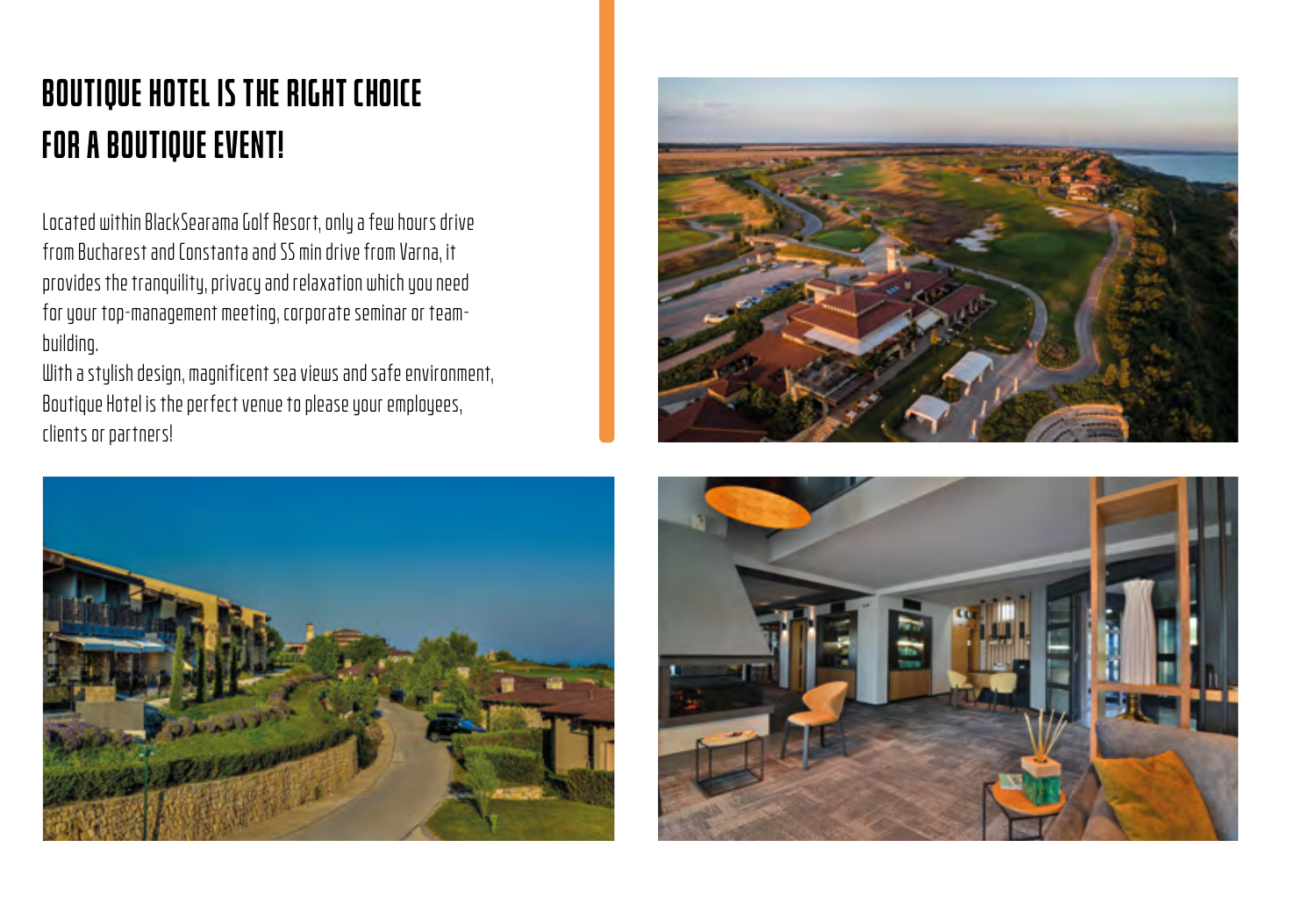### **ACCOMMODATE YOUR GUESTS WITH STYLE!**

#### **20 Upscale Rooms**

with spacious living area and gorgeous sea views Modern interior with luxury touch Cozy Lobby Bar and Lounge with Pool and Sea view Five-star services, minibar, wi-fi internet, secure parking, in-resort transfers Exclusivity, highest safety and hygiene standards 5 Green Villas

with 2 bedrooms, sea view and private pool are available next to Boutique Hotel as extra bedding for bigger events from 40 to 60 persons.





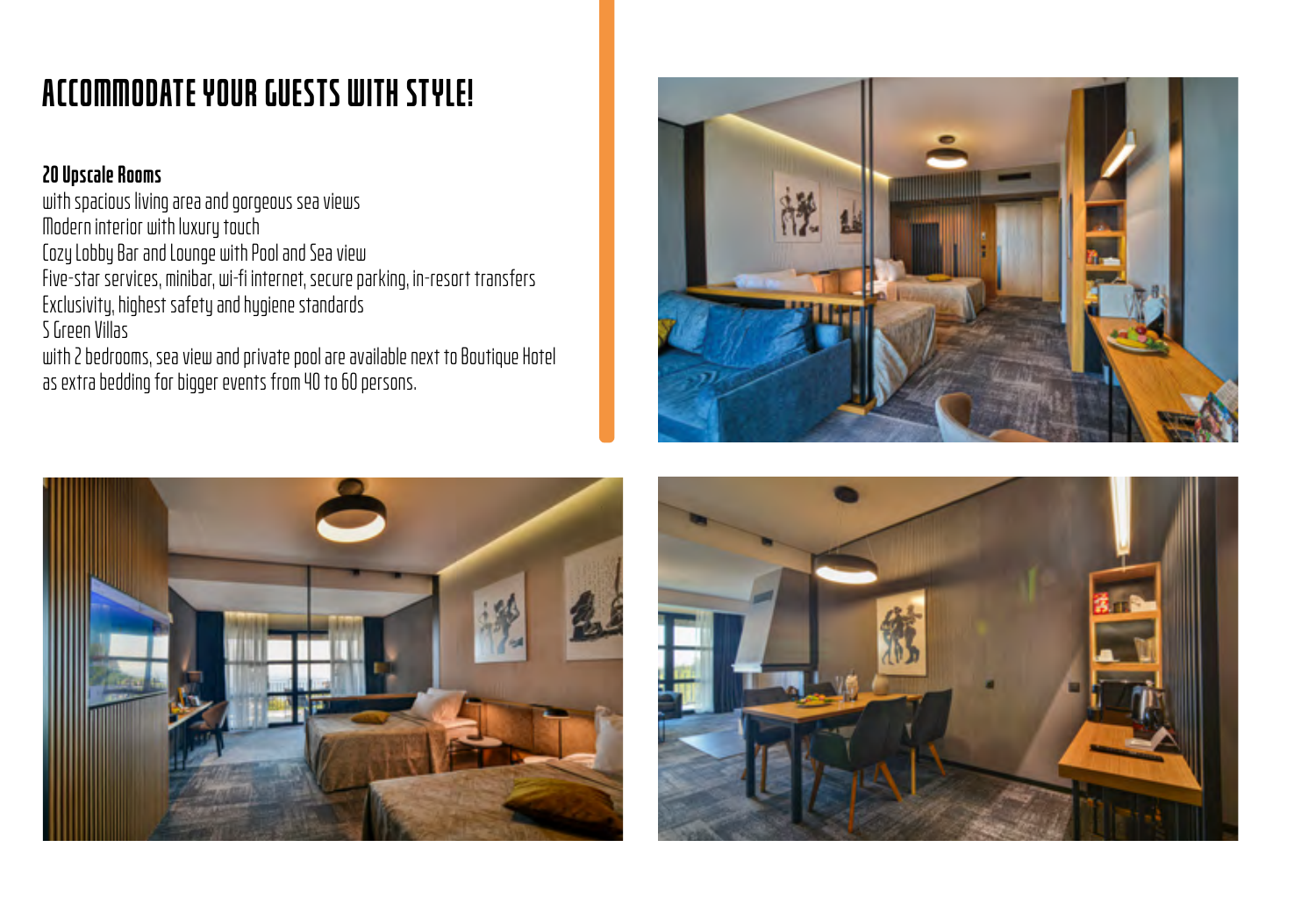### **THINK OUT OF THE BOX!**

#### **Meeting Rooms**

BlackSeaRama Clubhouse, only a few minutes from Boutique Hotel, of fers variety of meeting locations that will amaze your at tendees with sea views and style, bringing intimacy and space at the same time. All venues provide full technical equipment, flexible set up, outdoor space and safe work conditions!

- Bistro Line, up to 50/30 pax Theater Style/U-shape
- Marea Bar, up to 20 pax U-shape, workshops and informal meetings
- BlackSeaRama Amphitheatre, outdoor presentations, up to 100 pax
- Eventum Hall, up to 100 persons Banquet Room
- Open spaces around the Clubhouse for outdoor exhibitions /tent hire available/





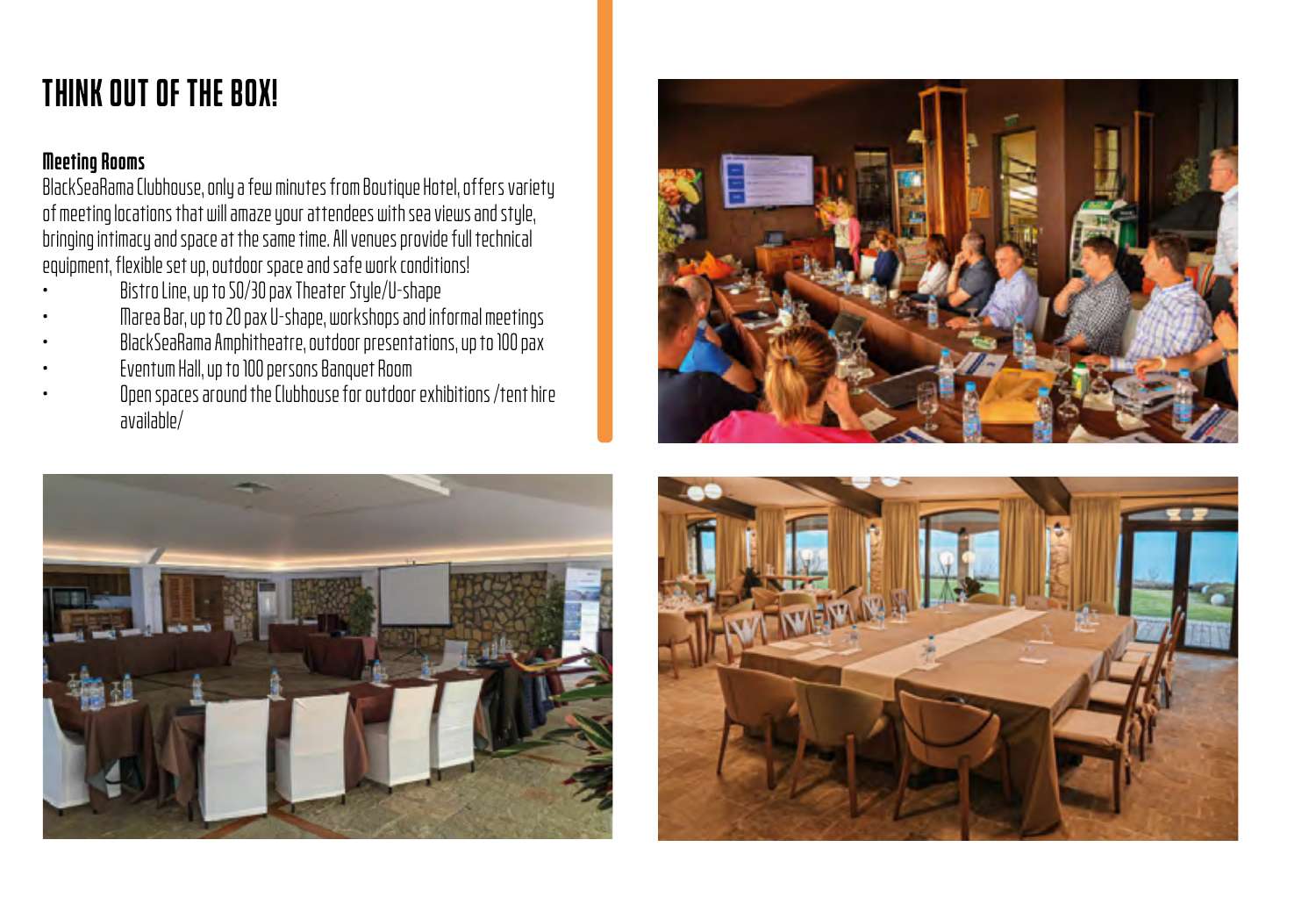## **DINING FOR EVERY TASTE!**

Our top-class chefs cover the entire catering spectrum: from coffee breaks, snacks and canapés to buffets and fine dining. The dining venues are easily transformable into party spots.

- **Bistro Line, Clubhouse** up to 40 seats inside, 60 seats terrace Buffet or served meals with pre-ordered menu, international cuisine
- **Steak House, Clubhouse** up to 60 seats inside, 70 seats terrace Buffet or served meals
- **Pizzeria La Campana, Bell Tower** up to 50 seats terrace
- **Lake Taverna** up to 40 seats inside, 80 seats outside BBQ, Balkan and Mediterranean meals and fish (seasonal)
- **Marea Asia Bar, Clubhouse** up to 30 seats inside, 30 seats terrace Asian specialties, cocktails, drinks and light snacks, poker nights
- **Boutique Lobby Bar and Lounge** up to 40 seats, 60 outside standing Cocktails, drinks and light snacks





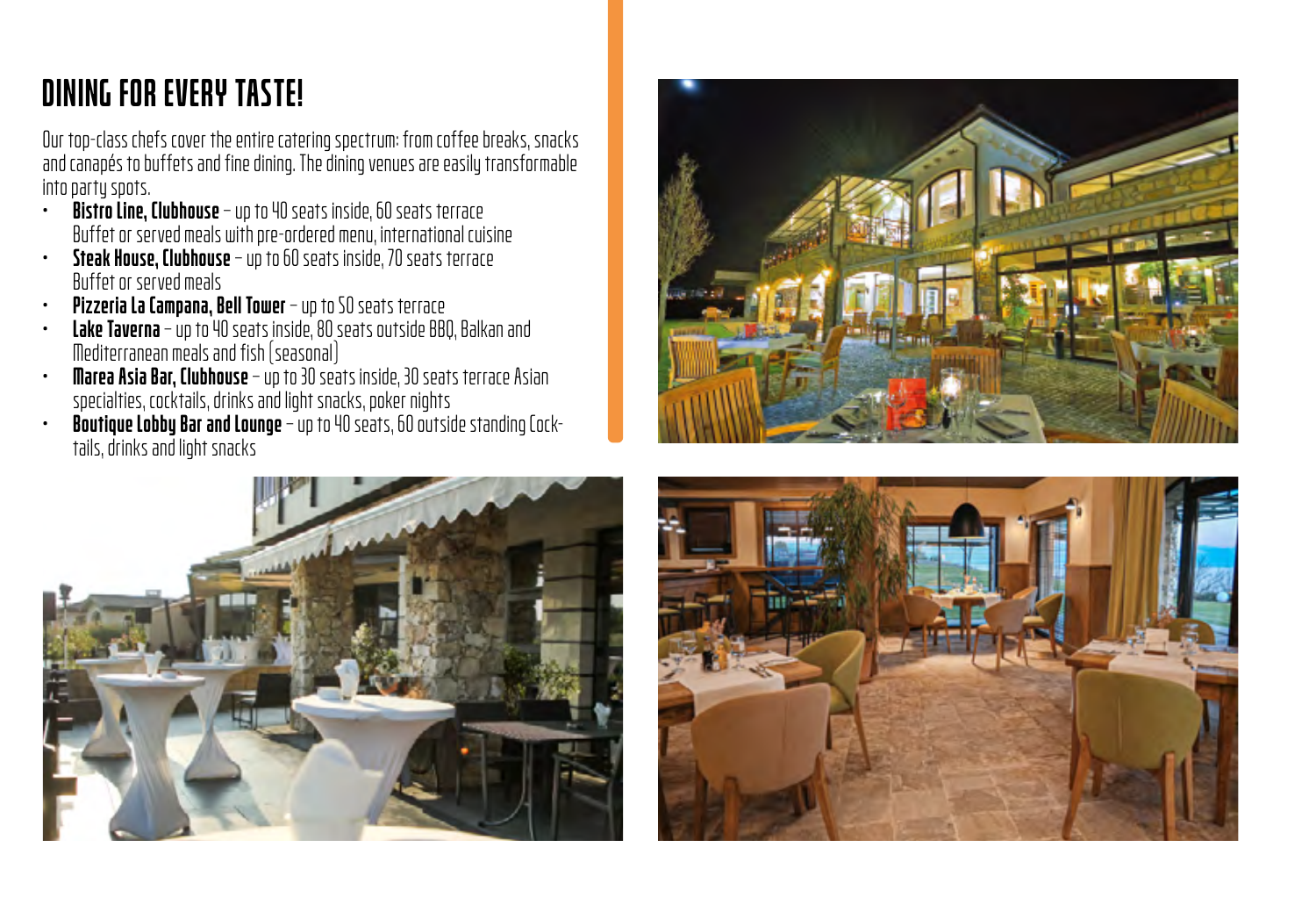#### **ENJOY A WELL-DESERVED REL A X ATION AFTER HARD WORK!**

#### **Boutique Hotel SPA center**

- Outdoor and heated indoor pool
- Finnish sauna, steam-bath and jacuzzi
- Relax zone
- Massages and therapies

#### **Sport Center Bell Tower**

- Fitness centre
- Tennis courts
- Mini football field
- Bicycle hire





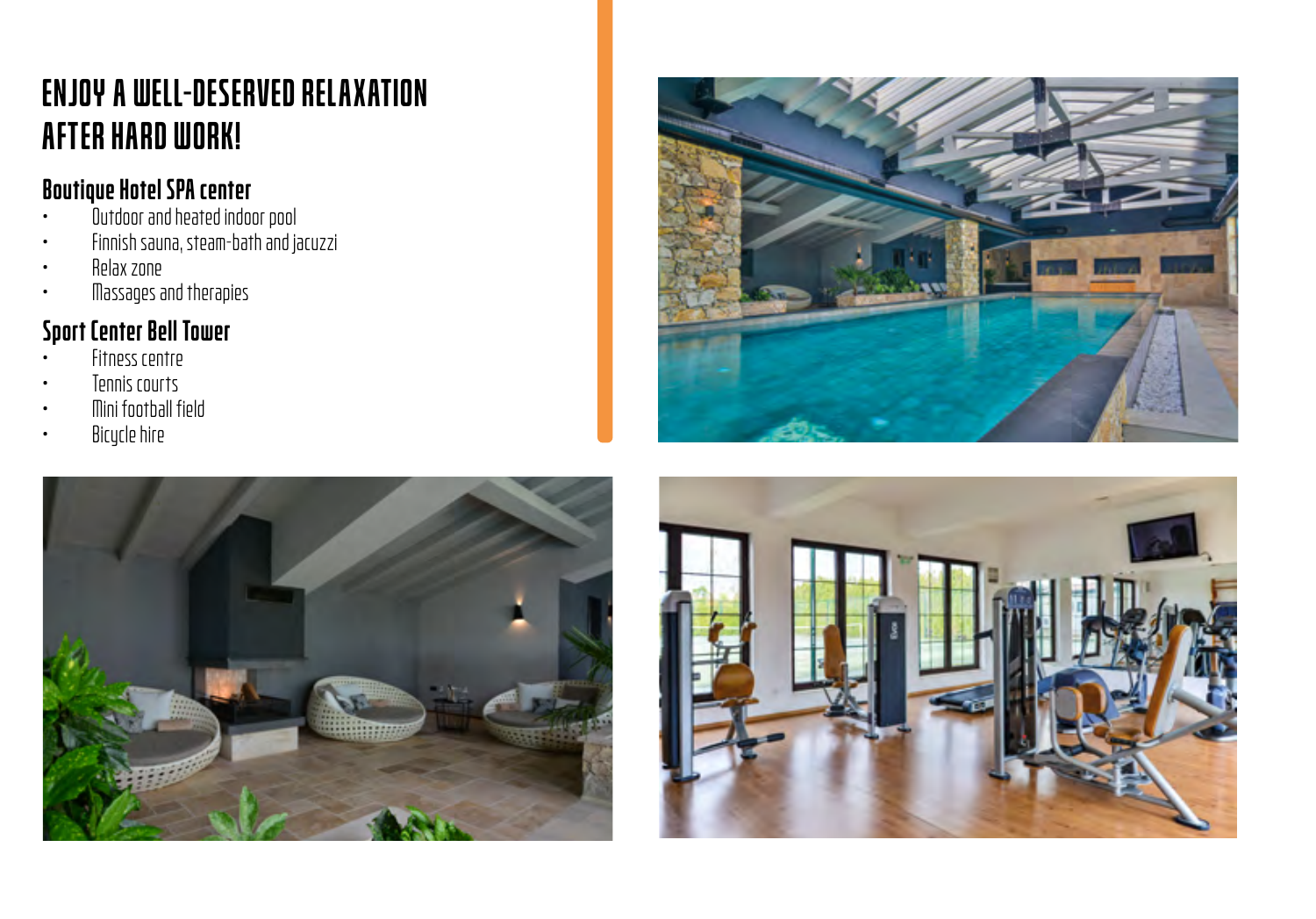#### **BUILD A TEAM SPIRIT WITH VARIETY OF FUN AND EXCITING ACTIVITIES WITHIN THE RESORT!**

- Golf clinic for beginners or golf tournament for advanced golfers
- Wine tasting at Boutique Hotel Lounge and Wine Shop
- Master chef culinary experience
- Outdoor games within the resort's spacious green areas





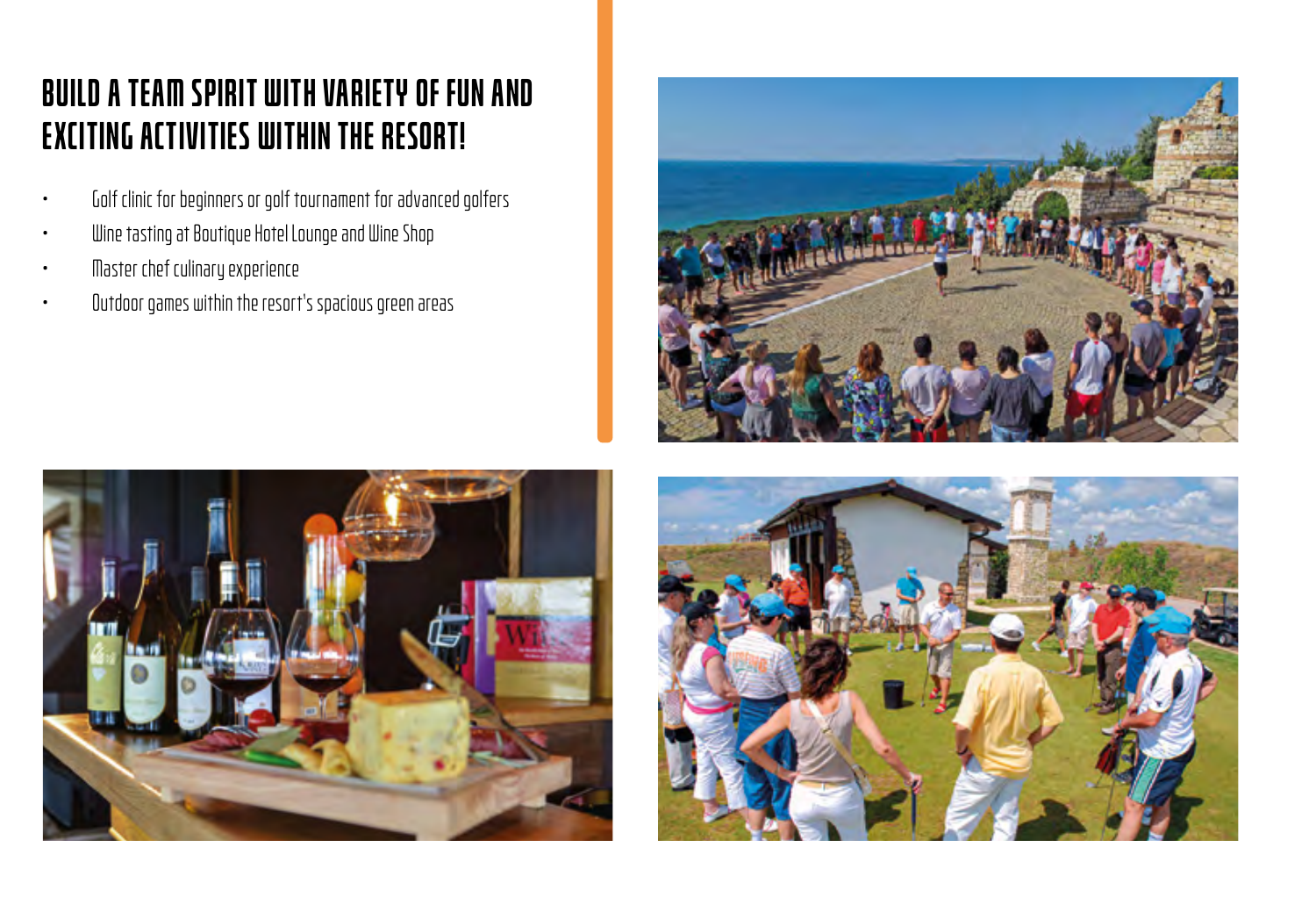#### **TOURS**

Exciting cultural, recreational, culinary and exploring tours in the region will add to the perfection of your event at Boutique Hotel. Organized transfers from/to destination of your choice are available upon request.